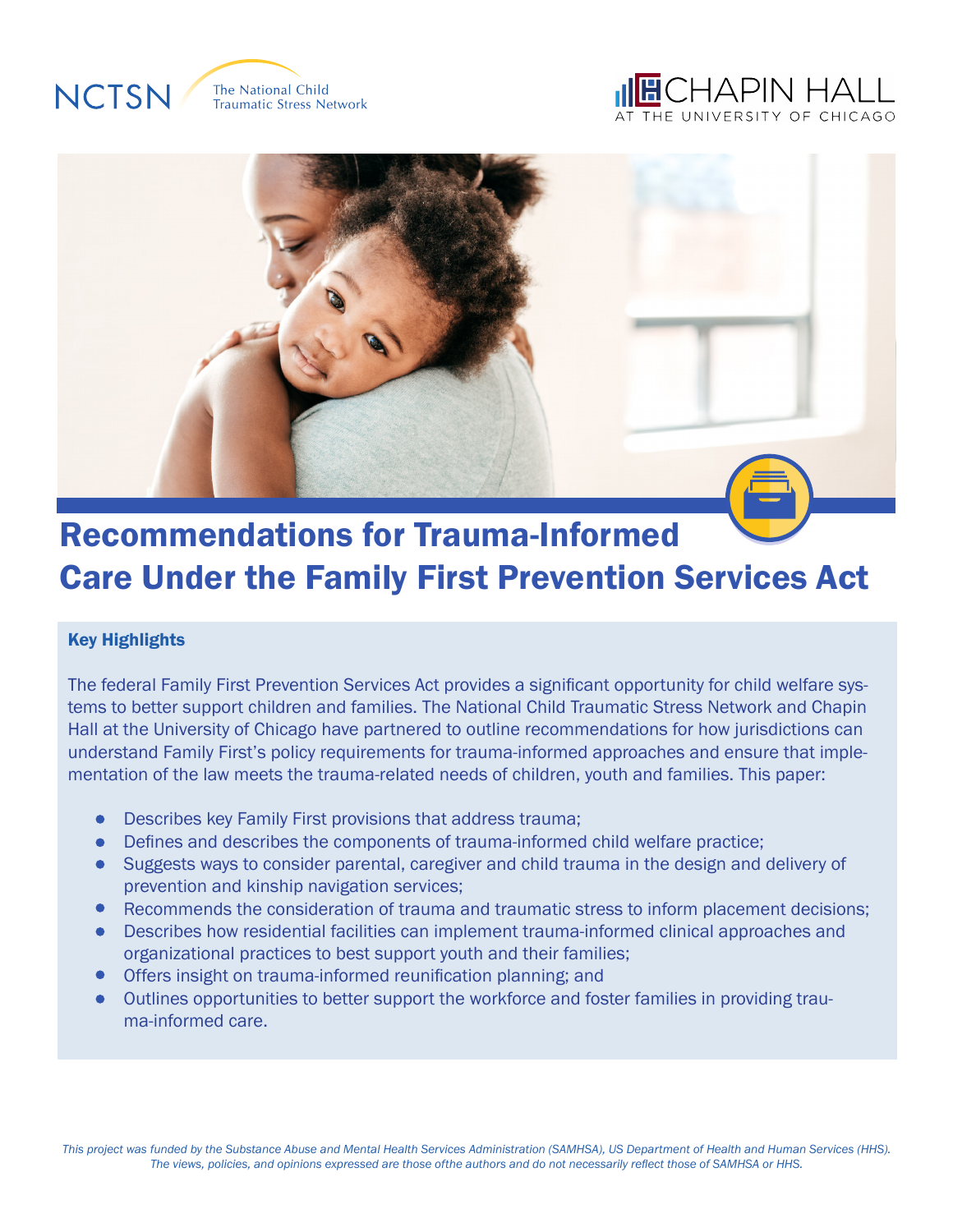#### Introduction to the Family First Prevention Services Act

The federal Family First Prevention Services Act (Family First), which was enacted in February 2018, provides multiple opportunities for states to leverage funds in support of child welfare system transformation towards better outcomes for children and families. In part, the law signifies a set of federal investments and incentives in efforts to prevent children from experiencing maltreatment and subsequently entering foster care, to support children remaining in their homes and communities with kin, and to encourage family-like settings when foster care placement is necessary. In addition to promoting these overall system outcomes, in some areas the law has specific requirements about the practices used to engage and include families to achieve those ends, including being trauma-informed.

The National Child Traumatic Stress Network (NCTSN) was created by Congress in 2000 to raise the standard of care and increase access to services for children and families who experience or witness traumatic events. Since its inception, it has had a strong focus on the trauma-related needs of children, youth and families involved in the child welfare system, and has developed a number of resources to help child welfare providers better address trauma experienced by their clients. Chapin Hall is an independent policy research center at the University of Chicago focused on providing public and private decision-makers with rigorous data analysis and achievable solutions, including partnering with jurisdictions to prepare for successful implementation of Family First. The NCSTN and Chapin Hall have partnered on this brief to specifically address 1) how Family First emphasizes trauma-informed approaches, 2) provide information about how the NCTSN defines and operationalizes "trauma-informed child welfare practice" (TICWP), and 3) offer recommendations and examples of how states, jurisdictions and child welfare providers can leverage Family First to become more trauma-informed in alignment with the letter and spirit of the law.

#### Trauma-informed Child Welfare Practice

Family First prioritizes trauma-informed practice because children and youth become involved with child welfare systems due to suspected abuse or neglect, which are often linked to traumatic stress reactions. $1$ Additionally, child welfare system-involved parents often have their own histories of traumatic events and experience involvement with the child welfare system itself as traumatic.<sup>2</sup> Given the prevalence of traumatic experiences and reactions among child welfare system-involved children, youth, and families, it is important for child welfare professionals to integrate an understanding of trauma into their own practice to best serve their clients.

Trauma can disrupt and derail typical development in children, causing changes in both brain structure and brain chemistry.<sup>3</sup> Children who experience trauma may have delays in meeting developmental milestones, may see impacts on their ability to learn, and may experience long term physical and emotional impacts.<sup>4</sup> Parents who have experienced trauma may have difficulty assessing risk to themselves and their child, trouble regulating their own and their child's emotions, and have developed coping strategies that were protective at the time of the traumatic event but have become maladaptive over time.<sup>5</sup>

Trauma can influence both children's and parents' ability to feel safe and to trust and engage with caretakers, caseworkers, services providers and others.<sup>6</sup> However, there are opportunities to build resilience and change the trajectory of the negative effects of experiencing trauma. This is especially critical in child welfare, as experiencing child abuse and neglect influences a child's understanding of the world and ultimately may affect their ability to successfully parent their own children, thus perpetuating the cycle of abuse and neglect.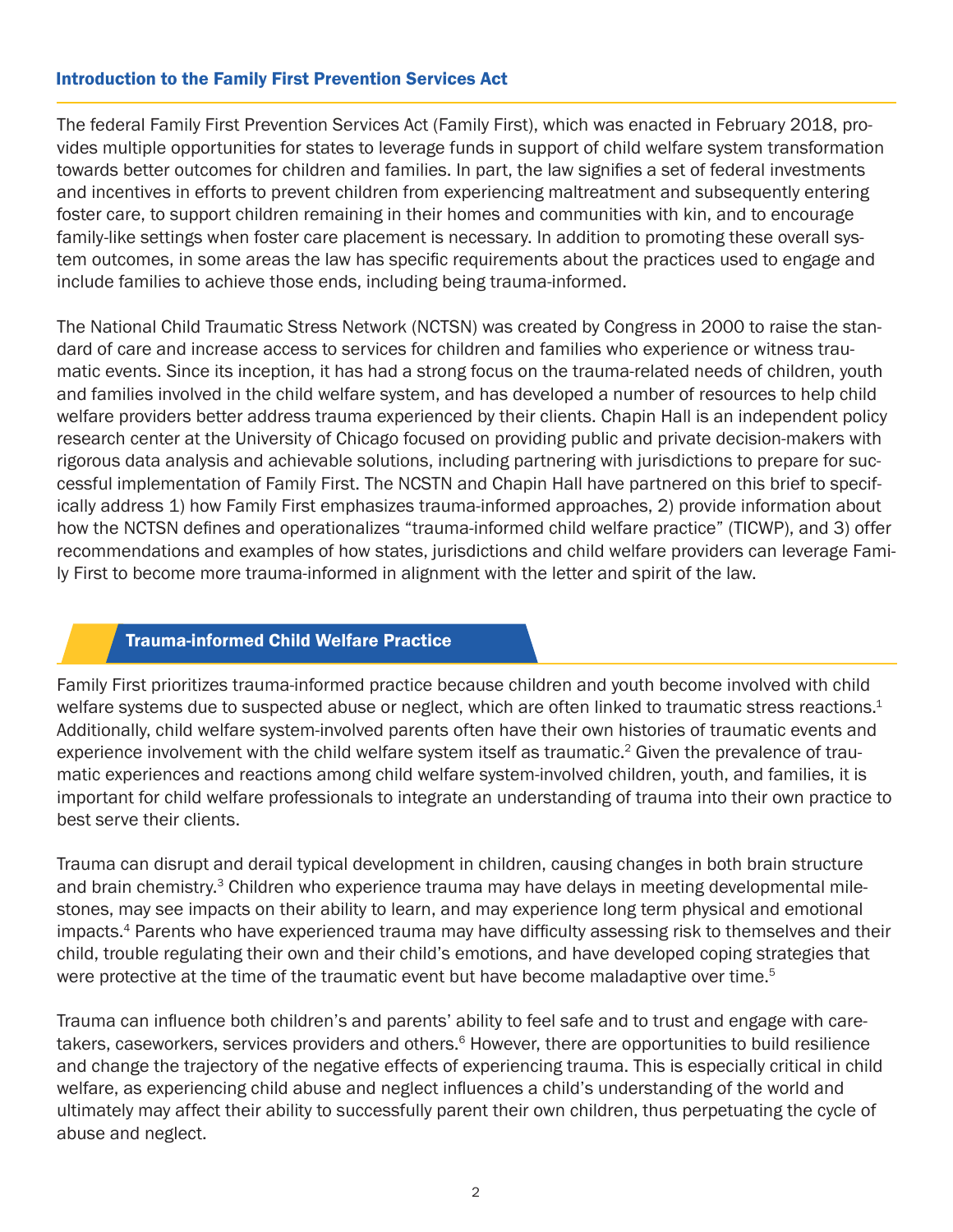A trauma-informed child welfare system is one in which all parties involved recognize and respond to the impact of traumatic stress on those who have contact with the system, including children, youth, caregivers, and service providers themselves. Programs and agencies within such a system infuse and sustain trauma awareness, knowledge, and skills into their organizational cultures, practices, and policies. They act in collaboration with all those who are involved with the child, using the best available science, to maximize physical and psychological safety, facilitate the recovery of the child and family, and support their ability to thrive.

Several organizations have identified elements of trauma-informed practice; the NCTSN's child welfare-specific elements are listed in Box 1. [See NCTSN's website for a resource on trauma-informed practice recom](https://www.nctsn.org/trauma-informed-care/creating-trauma-informed-systems)[mendations for child-serving systems.](https://www.nctsn.org/trauma-informed-care/creating-trauma-informed-systems)

Importantly, trauma-informed child welfare practice should *not* be conceived as a collection of new programs or services, and it cannot be achieved through staff training alone. Effectively addressing trauma experienced by children, youth, and parents requires a change in an agency's orientation in how it works with its clients and how cases are discussed by team members. All agency policies, practices and individual interactions with children, youth and parents need to be examined through a "trauma lens" to determine how traumatic stress symptoms and additional trauma exposure are identified and mitigated, and how psychological safety can be increased. Additionally, trauma-informed child welfare practice includes a strong focus on the experiences of child welfare staff, who have high levels of trauma exposure related to their work.

The NCTSN recommends trauma screening for all children involved in child welfare programs, and working with parents to better understand their own trauma histories. This information can help everyone connect-

ed with the family – including children and parents themselves – better understand how past trauma exposure impacts their current functioning and to make changes in their physical and social environments that limit traumatic reminders. However, even without information about a child's or parent's specific trauma history, child welfare providers can take a 'universal precautions' approach, which would assume past trauma exposure and frame current behavior – which might otherwise be pathologized – as being driven by a perceived lack of safety and/or by traumatic stress symptoms. This approach can also put an emphasis on restoring individuals' sense of agency and control, which are often undermined by past trauma experiences and further eroded by child welfare system involvement.

It is important for child welfare agencies and providers to consider the intergenerational and historical trauma experienced by many child welfare system. Poor families of color, particularly Native American and African-American families, are over-represented in the child welfare system.<sup>7</sup> These communities and others have also experienced generations of discrimination, disinvestment, and governmental intervention. This history can further influence individuals' experience of child welfare system involvement and make it even

#### Box 1 NCTSN Components of a Trauma - Informed Child Welfare System.

- 1. Continuously expands workforce knowledge and skills about trauma and its effects.
- 2. Addresses primary and secondary traumatic stress of the workforce.
- 3. Partners with child, youth, and families at the individual and organizational level.
- 4. Partners with agencies and systems that interact with children, youth, and families.
- 5. Maximizes physical and psychological safety of children, youth, and families.
- 6. Routinely screens for trauma-related needs of children and youth.
- 7. Delivers and connects children and youth to services and supports that promote family well-being, healing and resilience.
- 8. Understands parent and caregiver trauma and links to services and supports that promote family well being, healing, and resilience.

more challenging to establish psychological safety and partner effectively.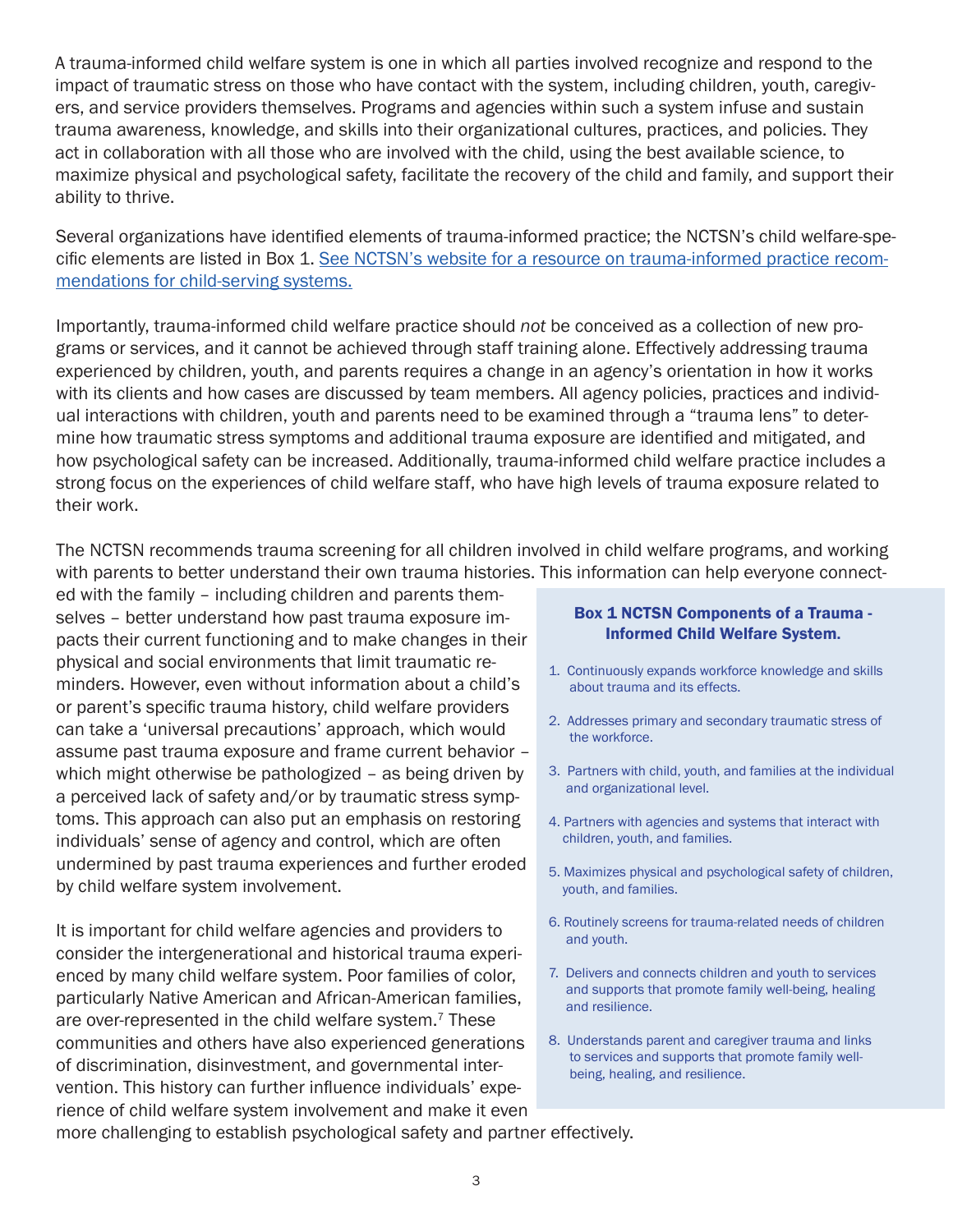Although most trauma screening tools do not consider racism and other forms of discrimination to be sources of trauma, child welfare agencies and providers should take these experiences and dynamics into account in their work on both an individual and organizational level.

A system or agency cannot be effective in responding to trauma experienced by its clients if its workforce itself feels unsafe. Typically, agencies looking to address secondary trauma in their workforce focus on training and self-care activities for direct service staff, which on their own have limited effectiveness in mitigating trauma exposure and reducing trauma reactions.<sup>8</sup> [Child welfare supervisors](https://www.nctsn.org/sites/default/files/resources/secondary_trauma_child_welfare_staff_guidance_for_supervisors.pdf) should be able to identify potential trauma symptoms among their staff, know how to distinguish them from performance concerns, and be trained on how to address them effectively. Organizational culture and functioning can also be influenced by trauma exposure, which can create traumatogenic environments that negatively impact both clients and staff.<sup>9</sup> Child welfare agencies should understand that all of their staff, regardless of their role, level of seniority or personal exposure to traumatic material, can be affected by their agency's trauma work, and should develop strategies to respond to its impact on an organizational level.

In order to be effective, trauma-informed child welfare practice must not exist in silos, existing separately from the other systems and organizations that support families. Although Family First addresses specific child welfare programs and services, child welfare-involved children and families interact with staff from many other parts of the system and across sister agencies and partner organizations that are all involved in family support work. For families that move across different levels of care, and to different providers and agencies, it is critical that their trauma-related needs continue to be identified and treated in a coordinated manner. Strategies that have been successful in responding to traumatic stress reactions, or reducing additional trauma exposure, should be shared between agencies and providers. Family members should be active participants in their service planning and have opportunities to voice what their needs are and to choose how they can best be met.

To this end, in the following sections we identify several areas of Family First that are relevant to the development of trauma-informed child welfare practice, some of which explicitly require that interventions be trauma-informed and others of which do not, and offer our recommendations about how states, jurisdictions and child welfare providers can address each element. In those cases where Family First does not require that programs be trauma-informed, we explain why we believe that a trauma-informed approach is still needed to meet the goals of the Act.

# Family First Components

# A. Preventive Services

For several decades the federal government, through title IV-E of the Social Security Act (title IV-E), has shared with states<sup>i</sup>the costs of maintaining children from certain low-income backgrounds in foster care, and supporting legal guardians and adoptive parents who have created permanent families with children formerly in foster care. Prior to Family First, title IV-E did not provide states with funding to support prevention efforts, except in the case of the jurisdictions that had a waiver from the federal government to use their title IV-E funds more flexibly.10

Family First authorizes an optional reimbursement program for states to provide mental health and substance abuse prevention and treatment services and parent skill-based programs to prevent children who are deemed at imminent risk of entering foster care from needing that out of home placement. The law additionally targets those same services to pregnant or parenting young people who are in foster care to prevent their children from also being placed in foster care.

<sup>&</sup>lt;sup>1</sup> States is used for ease in this document, but the title IV-E program supports states, the District of Columbia, Puerto Rico and ten federally recognized tribes.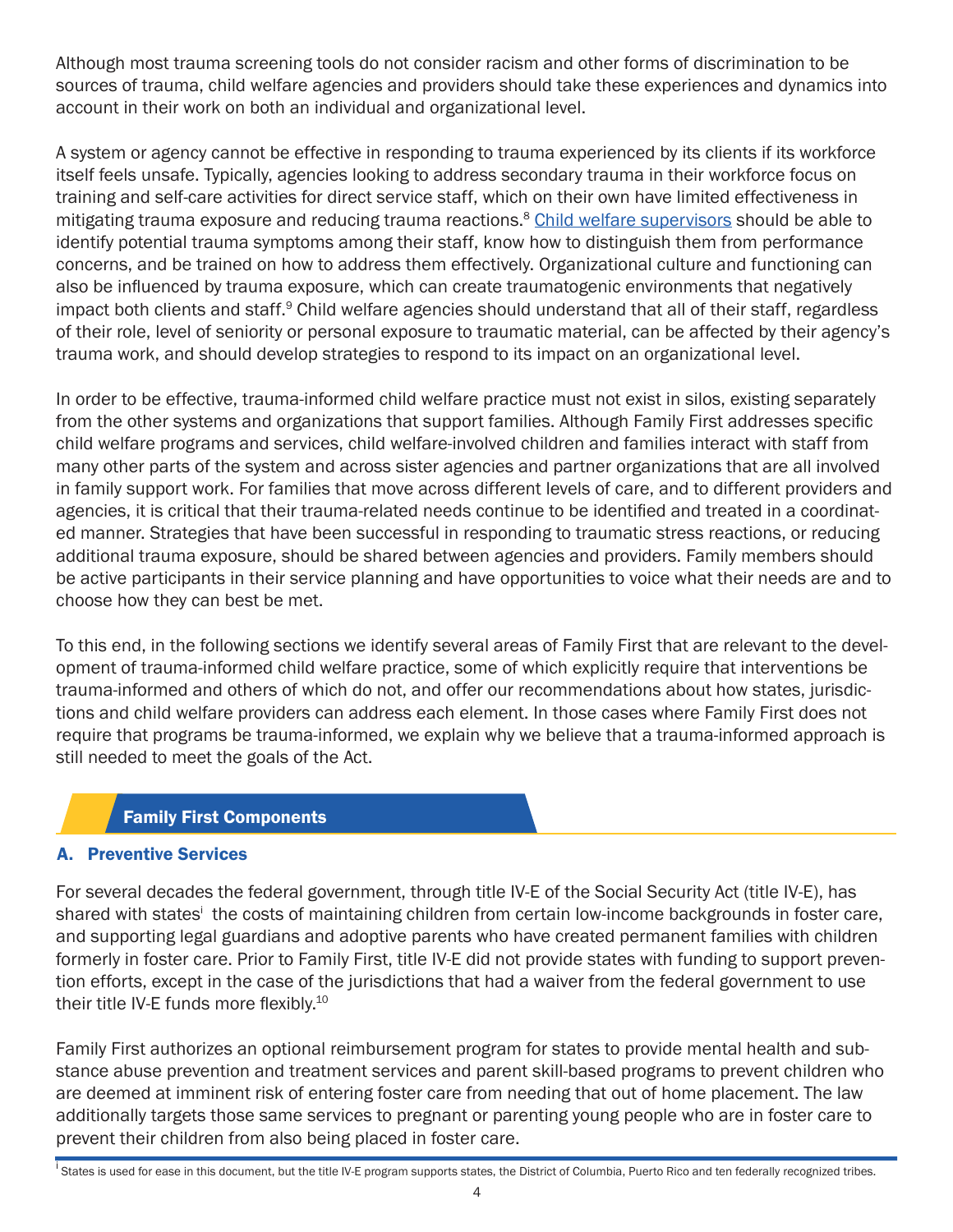Unlike the foster care program, the federal government's reimbursement for these prevention services is available regardless of the low-income status of the children or their originating families; and, the services can be provided to the child, parents, or kin with whom the children may be living outside of foster care. States must develop a five-year plan for the provision of these prevention services and utilize only evidence-based programs. Moreover, the law requires that states deliver prevention services "under an organizational structure and treatment framework that involves understanding, recognizing, and responding to the effects of all types of trauma and in accordance with recognized principles of a trauma-informed approach and trauma-specific interventions to address the consequences of trauma and facilitate healing".11

#### *Recommendations for trauma-informed preventive services:*

Parents' experience of trauma is very relevant to their own and their children's safety. Parents' history of trauma exposure has the potential to impair their ability to manage stress, their attachment and social functioning, and their executive functioning, including those functions necessary for consistent parenting, such as planning, attention and flexible perspective taking.<sup>12</sup>

Trauma-related coping mechanisms such as avoidance or dissociation may affect a parent's ability to identify risks to their children's safety; additionally, their children's trauma responses may heighten parents' own trauma symptoms, impairing their ability to care for themselves or their children. See NCSTN's [website for a resource on how child welfare staff can identify and address trauma experienced by par](https://www.nctsn.org/resources/working-parents-involved-child-welfare-systemparents-involved-child-welfare-system)[ents.](https://www.nctsn.org/resources/working-parents-involved-child-welfare-systemparents-involved-child-welfare-system)

In addition to recognizing and addressing parents' history of trauma and ongoing adversities, such as poverty, mental health concerns, ongoing domestic conflict and poor social supports, a trauma-informed prevention plan will consider the ongoing stress parents experience when involved in child welfare services.<sup>13</sup> This is particularly true when parents experience a change in caseworkers and/or shifting expectations, which may result in increased self-protection in the form of defensiveness, withdrawal or hostility.

It may take time for parents to feel comfortable enough to disclose their personal trauma histories to child welfare staff and trust that they will not be used against them. In the meantime, given the high prevalence of trauma exposure among parents involved with preventive services, understanding parents' behaviors in the context of how trauma impacts the stress response system, attachment and relationships, attunement, and judgements around safety (their own and their children's) can increase the benefit of programs that target parents' needs and build on their strengths.<sup>2</sup>

Additionally, making community-based preventive services available to families who have not been the subject of a child protective investigation may reach more families at risk of maltreatment without the stigma and potential trauma associated with services that are mandated by an agency or court. States have flexibility around how families' eligibility for such services is determined, and are able to get title IV-E reimbursement for the costs associated with training their workforce, managing family cases and other infrastructure needs to support providing allowable prevention services.

Regardless of how families access preventive services, providing parents with information about what kinds of experiences can be traumatic, how trauma can impact both parents and children, and ways to recognize trauma triggers and traumatic stress responses can be empowering and increase their engagement. NCTSN'S website has trauma-related resources for parents and additional guidance on [protective factors that have been linked with a lower incidence of child maltreatment.](https://www.nctsn.org/resources/birth-parents-trauma-histories-child-welfare-system-guide-parents)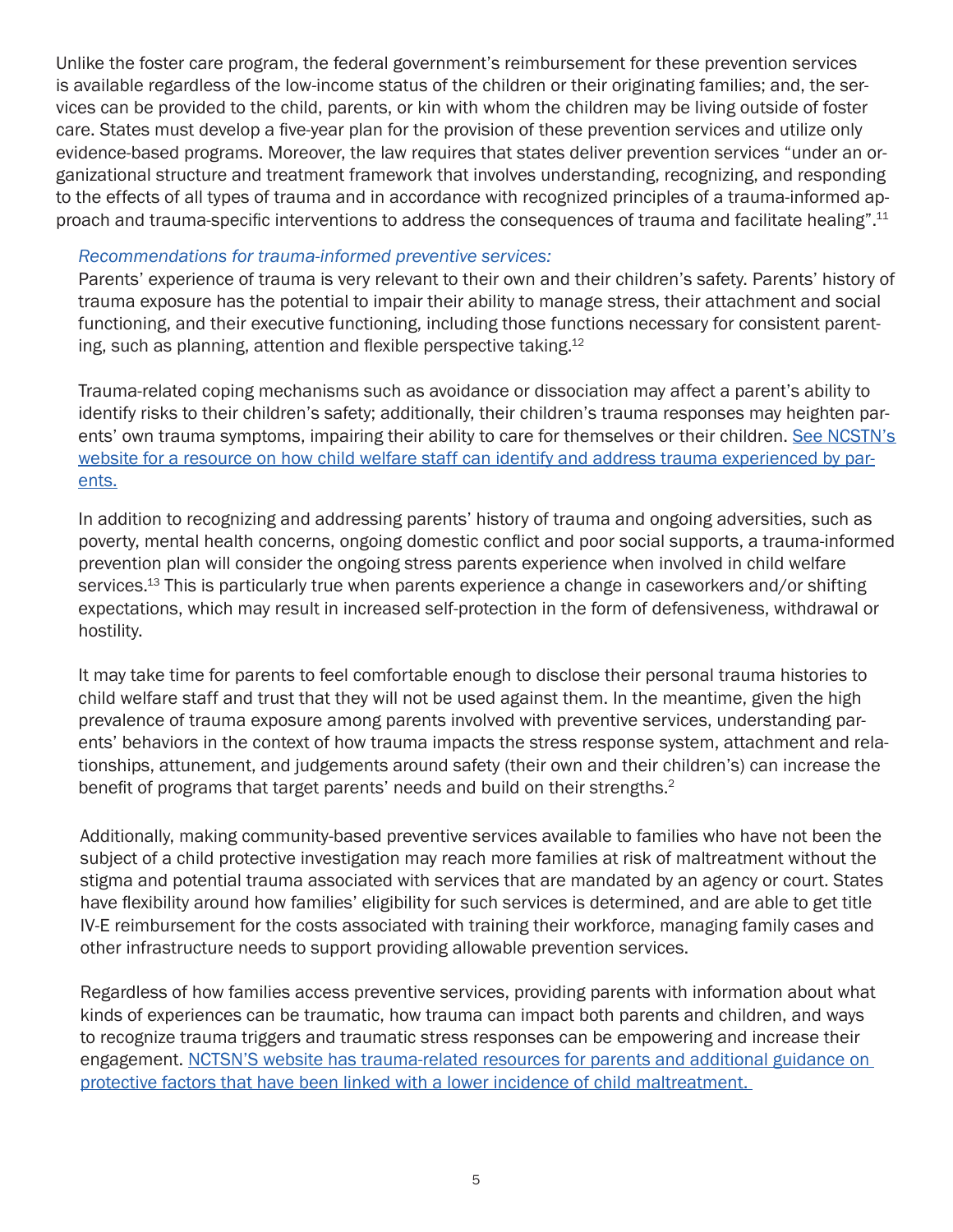#### B. Residential Services

One of the main categories of title IV-E funding available prior to Family First was for 'maintenance and board' of children placed away from their parents in foster care settings, i.e., the costs of food, clothing, shelter and daily supervision. There used to be little federal fiscal incentive for placing children in one foster care setting versus another; states would receive reimbursement for maintenance and board of eligible children whether they were placed in licensed foster homes settings or in group care settings, with few exceptions (State plan for foster care and adoption assistance, n.d.).

A brief by the Children's Bureau and a Congressional Senate Finance Committee Hearing in 2015 are just two examples of an escalating concern in the field about the preponderance of federal child welfare funding supporting children in out of home settings regardless of their quality, the lack of incentives for family-based care, and the potential for using congregate care when it is not clinically appropriate to address children's identified needs.<sup>14</sup>

Policy-makers, consequently, created provisions that ensure that ongoing title IV-E funding for most group care is only available if states: (1) assess children and determine that a high quality group care setting will best meet their clinical needs, and (2) ensure those group settings are capable of addressing child trauma, engaging families throughout and after treatment, and meeting those clinical needs.<sup>15</sup> Specifically, states that are seeking ongoing federal funding for children in group care must ensure that facilities are "qualified residential treatment programs (QRTP)" and have a trauma-informed treatment model that is designed to address and treat the assessed needs of children with serious emotional or behavioral disorders or disturbances. Functional assessments must be completed by objective professionals or clinicians and address whether the facility is appropriate to the child's assessed needs.

The QRTPs are to form family teams, continue contact with family and siblings, and otherwise engage family members in all aspects of the child's care including assessment, treatment, and decisions about the appropriateness of the child's placement. Further, courts are to provide heightened oversight of these assessments and confirm that children's needs cannot be met in more family-like settings, as well as periodically review the treatment and service needs of the child.<sup>16</sup>

These provisions not only raise the expectation for the quality of care in group care facilities but are likely to create increased demand for trauma-informed assessments and therapeutic foster care settings that can align with children's behavioral health needs. $17$ 

There are limited exceptions to the QRTP requirements for federal funding of group care (for residential settings specific to pregnant and parenting youth, young people who are at risk of or are victims of sex trafficking, and supervised independent living programs) – these are addressed separately below. The federal government will still share in the costs of children placed in these facilities even if there is no assessment of the child's needs or a trauma-informed framework guiding the facility's care.

Another key provision now allows states to receive federal funding for eligible children who are placed with their parents in licensed residential substance use disorder treatment facilities, when previously funding was only available for the child if separated from their parent. Policy-makers were keenly aware that the impact of the opioid crisis and parental substance use disorders of all kinds lead to the increase in the rate of children entering foster care.<sup>18</sup> Congress sought to address this through the prevention provisions described earlier, but also by ensuring that there was financial support for effective residential substance use disorder treatment programs while children were in foster care that could "support parent-child bonding and reduce relapses".<sup>19</sup> For a state to receive this funding, the treatment facility must provide parenting skills training, parent education, and individual and family counseling under a trauma-informed organization structure and framework. 6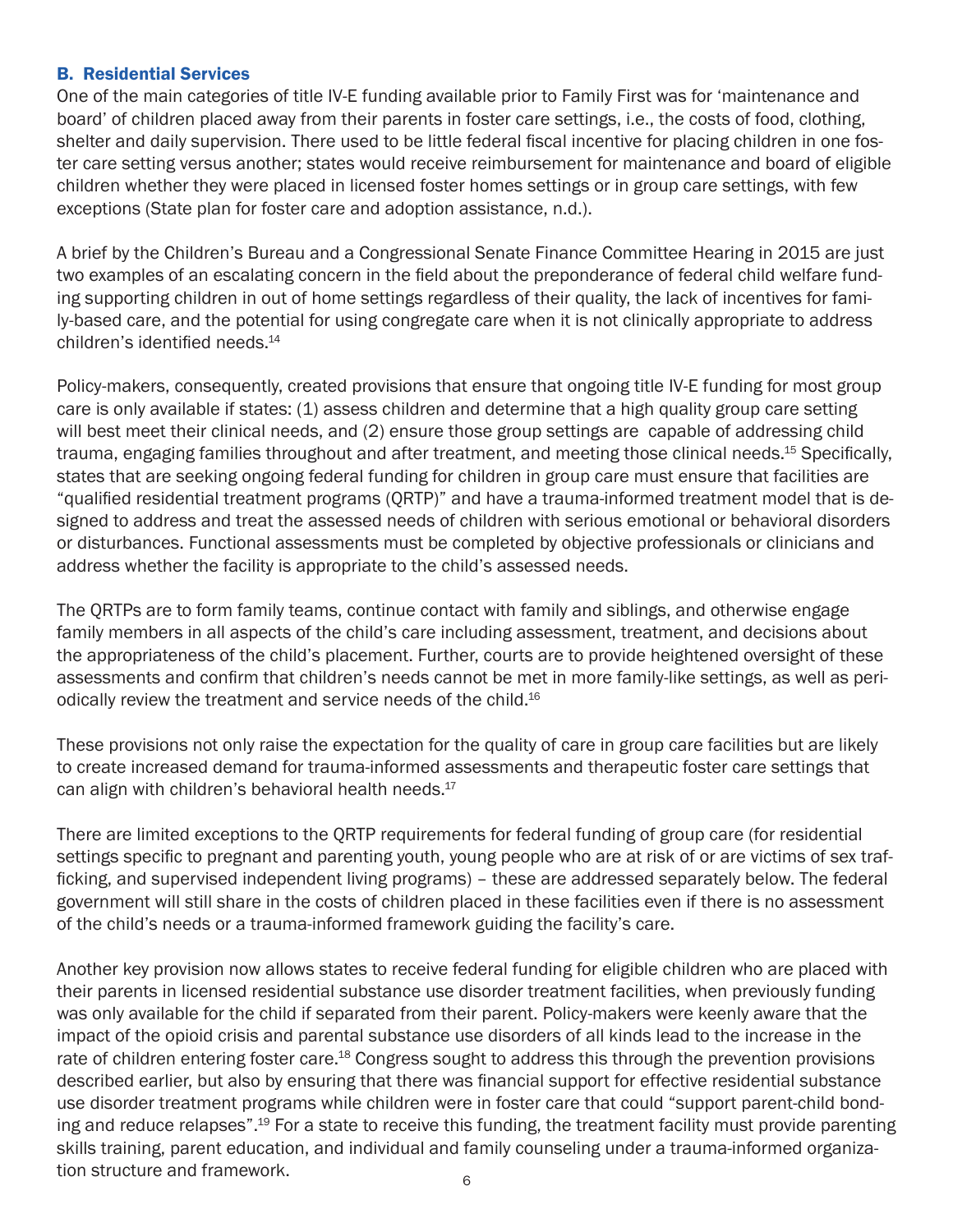#### *Recommendations for trauma-informed screening and functional assessment:*

Within a trauma-informed approach, the early identification of trauma and mental and behavioral health issues in children and youth known to the child welfare system is crucial to ensure they receive services and interventions that promote psychological safety and healing from trauma. As noted above, Family First refers to the use of a functional assessment process to support whether a youth would require the services of a QRTP as well as the type of services that should be provided while the youth is in the program.

Functional assessment<sup>ii</sup> involves periodic evaluation of a child's well-being using standardized, valid and reliable measurement tools.<sup>20</sup> Several functional assessment tools are available, and their use varies by state systems. In general, these tools are not diagnostic; rather, they provide individual-level data on a child's strengths and needs to inform case planning processes, including placement recommendations.

Functional assessment tools can be administered by a range of professionals, depending on the requirements of the particular tool and can involve child, caregiver and/or professional reporters. The use of a standardized functional assessment tool should ideally involve professionals gathering information from multiple informants, including the child, the caregiver(s), and others involved in the child's life, such as teachers or day care providers in order to create an accurate picture the child's needs and strengths. The information usually includes questions about social/emotional, behavioral, cognitive and physical domains, and/or symptoms a child/youth may be demonstrating.20

Within a trauma-informed approach, functional assessments should also include questions on the child's exposure to potentially traumatic events (e.g., sexual abuse, physical abuse, witness to family violence, exposure to community violence, etc.) and their reactions to that exposure. This information helps the caseworker understand the parent, child and family's unique strengths and challenges, while also providing direction on how to work with them in a tailored and individualized manner that incorporates their trauma-related needs, both initially and over time. This knowledge can be brought to team meetings to inform both initial and ongoing case planning and referral efforts. Re-administration of the functional assessment tool while accounting for trauma exposure and reactions can assist in determining if the level of care continues to be appropriate and if the intervention services are addressing the child/youth's individual trauma-related needs.

Finally, while a functional assessment can be completed by a range of professionals, it is highly recommended that those who conduct the functional assessment have specific training on trauma and its impact and possess a sense of comfort in talking about trauma, handling potential disclosures, and normalizing the child/youth's reactions to their experiences.

#### *Recommendations for trauma-informed residential services:*

Trauma-informed residential programs do not simply provide one-on-one trauma treatment to individual residents, but have organizational models and cultures that are informed by trauma experienced by both youth and staff, and guide all youth-staff interactions.<sup>21</sup> Components of a trauma-informed residential program include a focus on strengthening relationships and attachments; building competencies; adjusting expectations to account for youth's developmental stage and trauma history; actively involving families in the youth's care, treatment and permanency planning; and enriching dimensions of the environment to create a more therapeutic milieu.<sup>22</sup>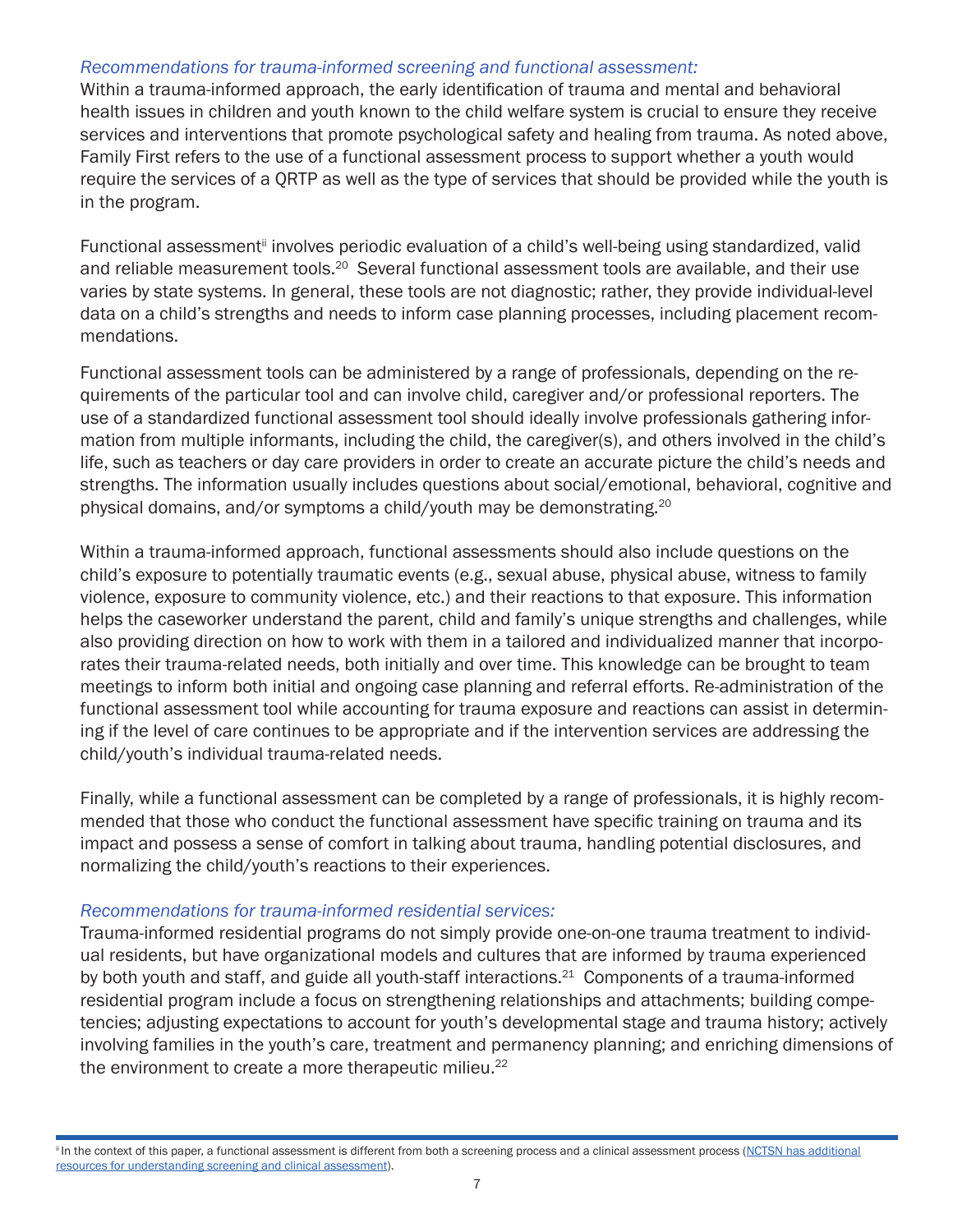Trauma-informed residential programs provide ongoing training, support and supervision geared toward ensuring that all program staff understand the impact of trauma on children's development; how to respond to the behavior caused or triggered by trauma; and how to provide trauma-informed care that focuses on providing a secure base and sense of safety through a developmental relationship.23 Additionally, staff need good self-regulation skills and the ability to help children learn to regulate emotions through co-regulation and interpersonal skill development.

Successful implementation of trauma-informed residential models requires active engagement and support by the organization's senior leadership and ongoing guidance and support from those supervising direct care staff (both caseworkers and clinicians).<sup>24</sup> For many organizations, this process requires changes in theoretical perspectives, organizational norms and role expectations.25 Data-informed decision-making is another necessary component of implementing and sustaining a trauma-informed setting level program model.<sup>26</sup> Including youth and families as active participants in planning and policy making, day-to-day decision-making, and programming provides another essential element of creating a trauma-informed environment that is in partnership with children and families.<sup>27</sup>

# C. Family Reunification Services

While the title IV-E program is by far the largest source of federal funding for child welfare, the title IV-B program is one of the few dedicated federal funding sources for child welfare services.<sup>28</sup> For over twenty years, the title IV-B program has authorized funding for states to support families reunifying, among other services that are intended to enhance permanent families. Prior to Family First, states could use funds earmarked for reunification for counseling, substance abuse treatment, mental health and/or domestic violence services, but only to support safe reunification of the child within 15 months of the child's placement into foster care.<sup>16</sup> Although the time limit was originally designed to incentivize timely reunification efforts, policy-makers acknowledged that this time limit could prevent some states from taking full-advantage of this funding.19 Family First removed the time limit tied to the child's entry into foster care, allowing these services to be delivered for 15 months from when the child goes home. Unlike the prevention program discussed earlier, which can also support families who have reunified (or who have formed through guardianship or adoption), these services do not need to be evidenced-based and there is no specific trauma requirement.

# *Recommendations for trauma-informed family reunification services:*

Although Family First does not require family reunification services to be trauma-informed, given the prevalence of trauma among child welfare-involved families the NCTSN recommends that both parents' and children's trauma histories and ongoing traumatic stress symptoms are addressed as part of a family reunification plan. Parents whose children have been in foster care may have histories of domestic violence, substance abuse, homelessness and other significant life stressors; additionally, out-ofhome placement itself is traumatic not only for the child but also for the parent.

As much as parents and children may want to reunify, services must include practice activities for gradual reunion and avoid sudden efforts to reunify. An "all or nothing" approach does not permit the practice and coaching time necessary for the parent to incorporate the parenting- and trauma-related skills they have learned, get feedback from providers, and make real changes in the family functioning. Abrupt reunification also does not allow for the safe processing of children's feelings about their past trauma exposure, which can include anger, blame or fear towards/of their parent. Preferably, parent-child visits and sessions are part of the practice time for the changes the family is making as a system and not taken as escapes or vacations or reward time from the out-of-home placement.<sup>29</sup>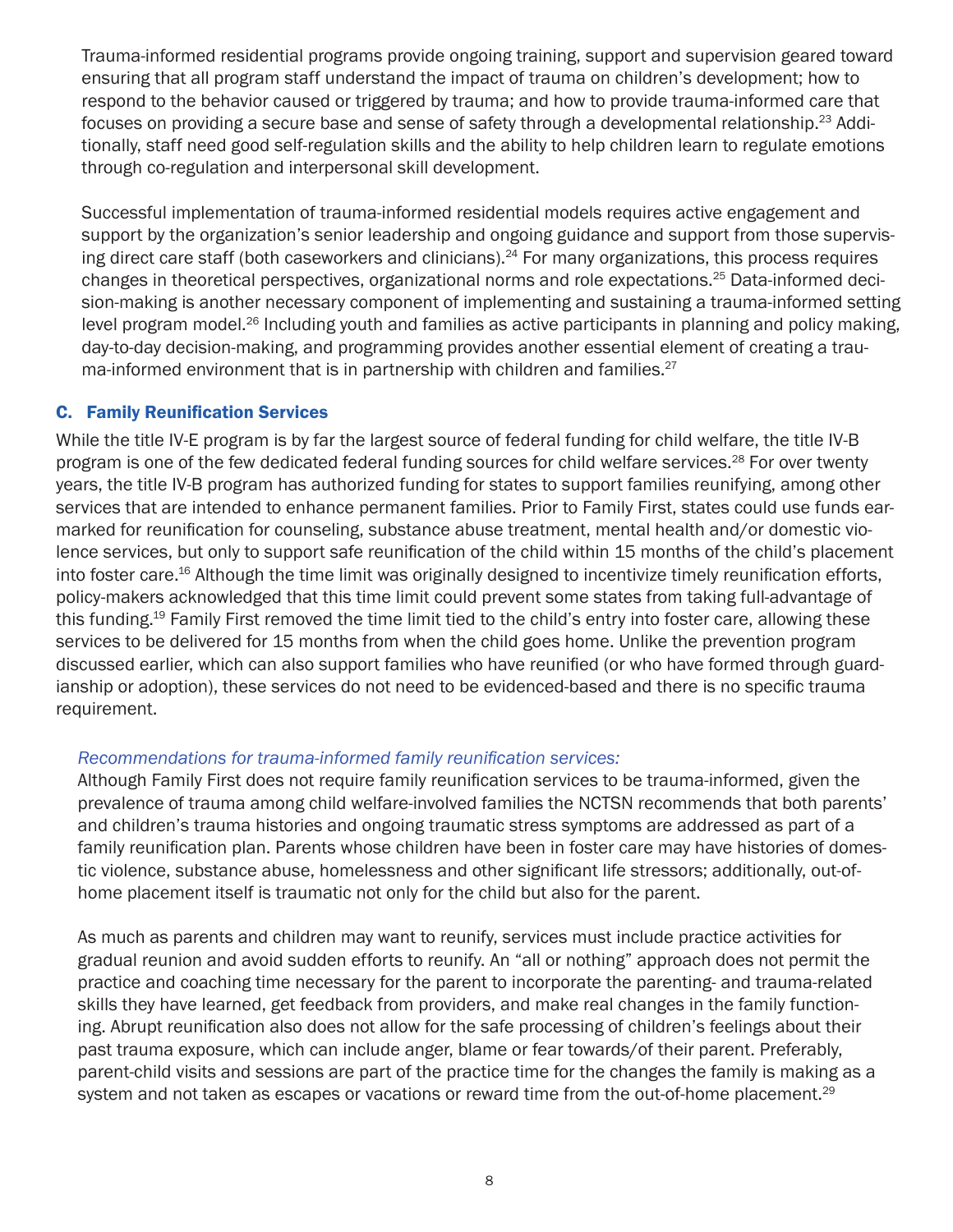A core feature of trauma is that it takes away control; a trauma-informed reunification would gradually shift control from the provider to the parent, allowing the parent to take a leadership role in the process as the parent's capacity increases. In addition the reunification services should include practice activities for the out-of-home placement providers (i.e., the foster parent or residential program) in how to reinforce trust in the parent/family of origin and in how to identify the parent/family of origin as the leader in the reunification process; emphasizing that they are a team and the child has "all" of them and does not have to choose between them.<sup>30</sup>

During the reunification process, parents' and children's trauma histories may be triggered; this possibility should be discussed transparently, and traumatic stress reactions should be monitored and responded to by program staff. Providers and policy-makers must also recognize that relapse is not an indicator of failure, and that the disclosure of real needs and problems that occur during the reunification process are signs of progress and not failure. [CEBC'S website has additional guidance on](https://www.cebc4cw.org/topic/reunification/)  [trauma-informed approaches.](https://www.cebc4cw.org/topic/reunification/)

#### D. Kinship Navigator Programs

While the title IV-E program is by far the largest source of federal funding for child welfare, the title IV-B program is one of the few dedicated federal funding sources for child welfare services.<sup>31</sup> For over twenty years, the title IV-B program has authorized funding for states to support families reunifying, among other services that are intended to enhance permanent families. Prior to Family First, states could use funds earmarked for reunification for counseling, substance abuse treatment, mental health and/or domestic violence services, but only to support safe reunification of the child within 15 months of the child's placement into foster care.<sup>28</sup> Although the time limit was originally designed to incentivize timely reunification efforts, policy-makers acknowledged that this time limit could prevent some states from taking full-advantage of this funding.32 Family First removed the time limit tied to the child's entry into foster care, allowing these services to be delivered for 15 months from when the child goes home. Unlike the prevention program discussed earlier, which can also support families who have reunified (or who have formed through guardianship or adoption), these services do not need to be evidenced-based and there is no specific trauma requirement.

# *Recommendations for trauma-informed kinship navigator program:*

Research demonstrates that kinship caregivers have lower overall service utilization rates and access to resources, including monetary support, than non-kinship caregivers.<sup>31</sup> While this differential can be partially attributed to lack of awareness, it is important to recognize that the abrupt placement of relative children in their homes can kinship caregivers can be experienced as a crisis for both them and the children in their care. Kinship caregivers may also experience stress related to the familial circumstances leading up to the placement, which can involve current or past traumatic events also experienced by the kinship caregivers themselves. While kinship navigators can play an important role in educating caregivers about available services and removing barriers to access, it is critical that they are knowledgeable of resources and supports to help the caregivers address any of their own trauma-related needs or stress, as well as those of the children in their care who have experienced a loss of their immediate family.

#### E. Pregnant and Parenting Youth

Family First carves out pregnant and parenting youth as the sole group of young people in foster care that can receive prevention services. The children of the pregnant or parenting youth do not have to be at imminent risk of being in foster care for the (prospective) parent or child to receive services, but the youth's case plan must indicate how services are designed to prevent the child from entering foster care. Legislative history shows that policy-makers were particularly interested in prevention services that could avoid the comparatively poorer outcomes for young mothers and fathers in foster care than in the general population, including avoiding intergenerational child welfare system involvement.19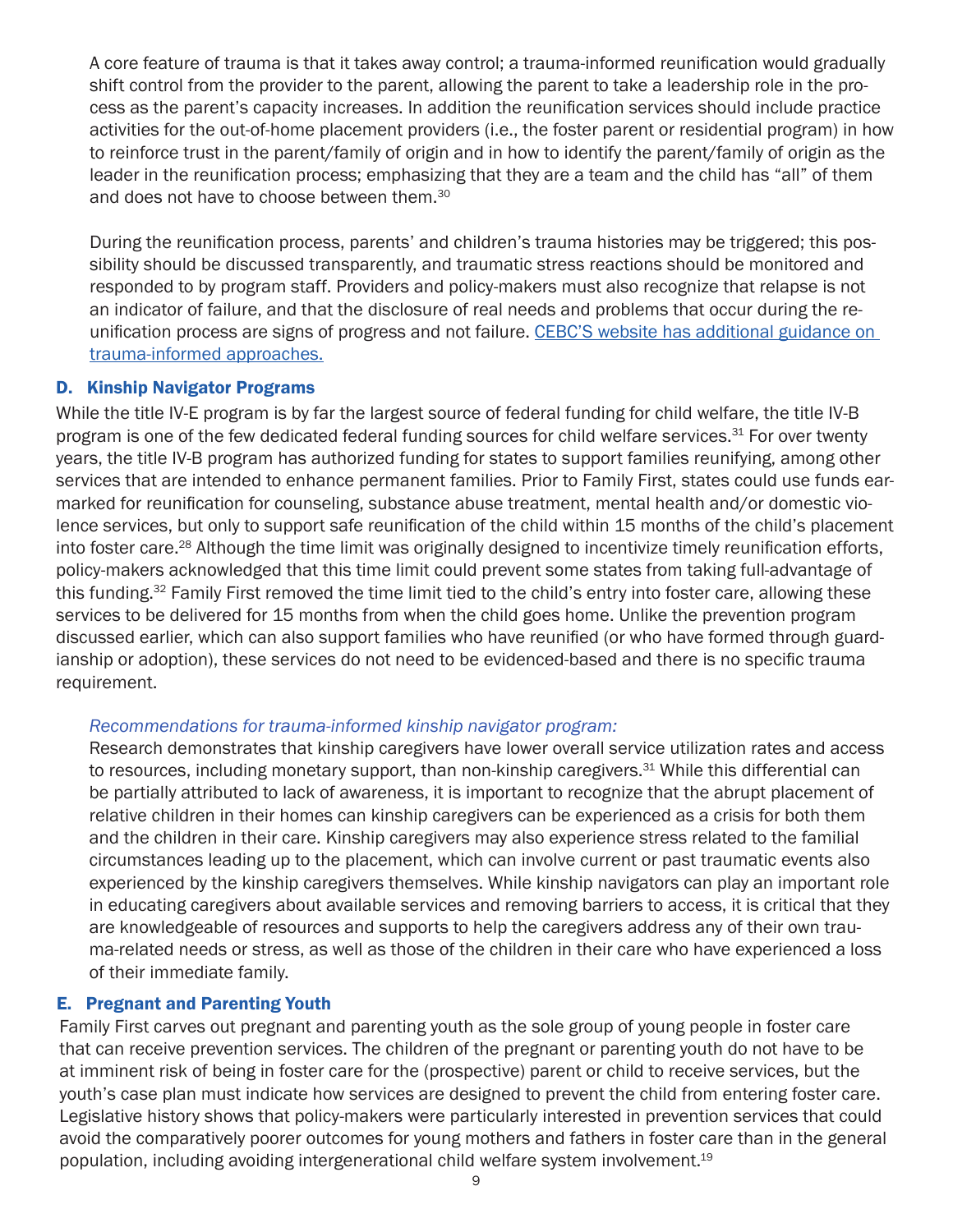Also, the law allows federal reimbursement to flow to states that place pregnant and parenting youth in group settings specializing in providing prenatal, post-partum, or parenting supports for youth. This provision recognizes the unique needs of pregnant and parenting youth to receive support as a family unit.

Residential programs that serve pregnant and parenting youth are not considered QRTPs under Family First and are therefore not required to meet the trauma-related requirements of other residential programs.

# *Recommendations for programs for pregnant and parenting youth:*

Preventing the intergenerational transmission of trauma requires systems and service providers to be proactive when working with pregnant and parenting youth in foster care. Several promising models of working with this specialized population emphasize the importance of cross-system collaboration and "teaming" upon discovery of a pregnancy; Child and Family Teams, Family Group Decision-Making, and similar collaborative models provide a strong foundation for discussing the youth's evolving needs in a strengths-based, youth-centered environment. Early identification of and response to pregnant youth in foster care is critical to ensuring sufficient prenatal care, as more than 40% of pregnant teens in foster care don't receive prenatal care in their first trimester.<sup>34</sup>

If unaddressed, trauma experienced by parents can lead to a range of unsafe parenting practices.<sup>6</sup> While Family First excludes residential programs serving pregnant and parenting youth from the QRTP provisions, it is critical that such residential programs nevertheless identify and address trauma among their residents and focus on creating safe attachments between young parents and their children. Additionally, residential placement of foster youth and their children should be based on actual need for institutional care vs. perceived need based solely on parenting status. Practices such as including the recruitment of specialized foster families with training in parent-child attachment and the dual development of the young parents and their small children show promise and should be considered.<sup>32</sup>

# F. Sex Trafficking Programs

Family First makes an exception to the two-week payment limit for placements in settings "providing high-quality residential care and supportive services to children and youth who have been found to be, or are at risk of becoming, sex trafficking victims." This exception relieves such programs from QRTP requirements, which may provide youth who have experienced trafficking, or are at high levels of risk, with readier access to such specialized programs.

# *Recommendations for programs for sex trafficking victims:*

Family First does not require that programs serving youth who have experienced, or are at risk of, sex trafficking to be "trauma-informed." However, given the particularly high rates of trauma amongst children and youth in these programs, several of the QRTP requirements are especially relevant, including trauma-informed care, assessment, and transition support requirements.

Trafficked and youth at risk of being trafficked typically have extensive histories of multiple early traumas that contribute to trafficking vulnerability, as well as traumas experienced while being trafficked.<sup>34</sup> As a result, trafficked youth often present with significant trauma-related symptoms and impacts, even greater than sexually abused but not trafficked youth.<sup>35</sup>

For this reason, the importance of trauma-informed treatment and care is strongly underscored. Both trauma-focused evidence-based treatment, and trauma-informed care that is organizational in scope as outlined elsewhere in this document, are needed to ensure that settings provide physical and psychological safety and promote healing and resilience.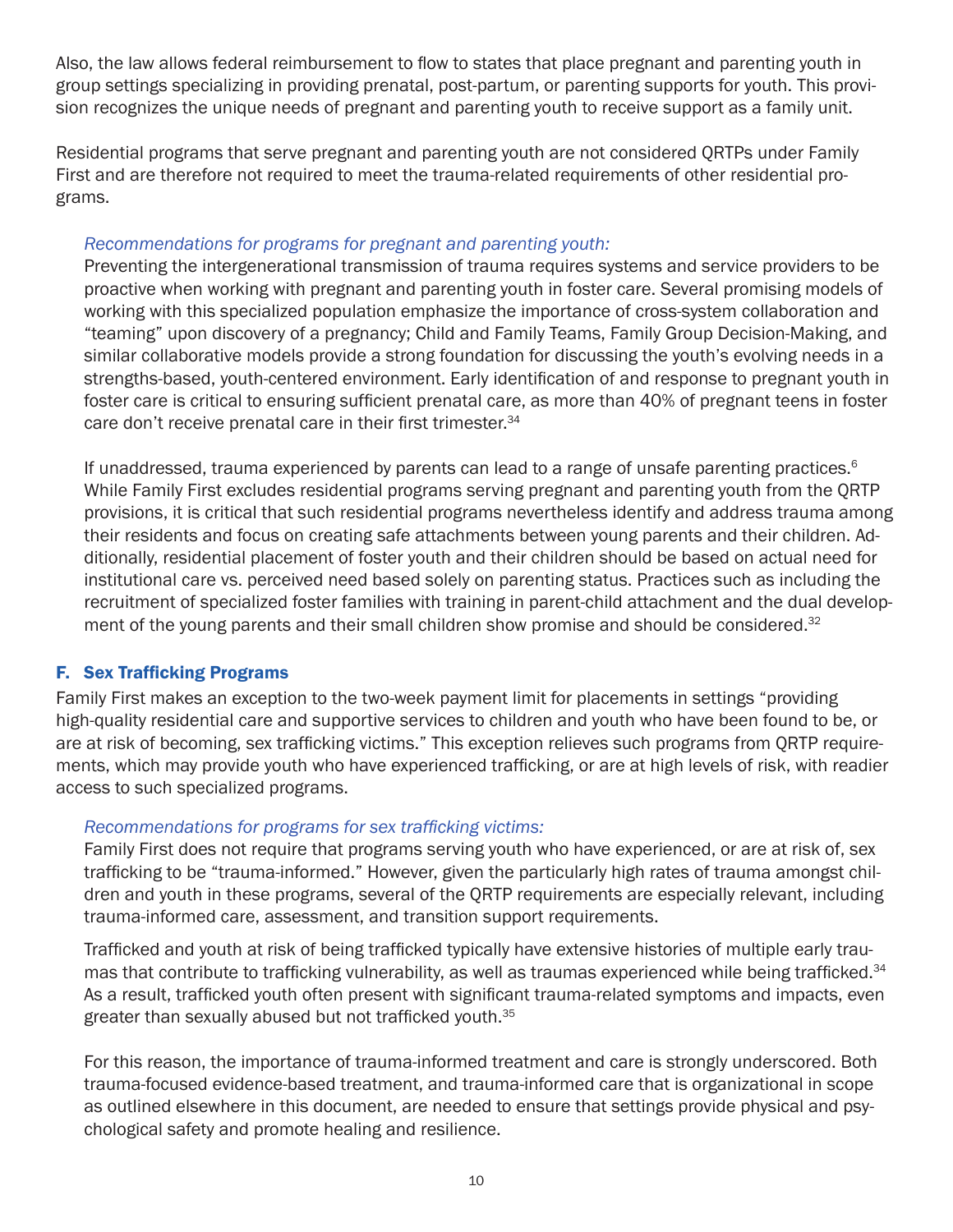This is especially important for trafficked youth who often experience considerable shame, stigma, and blame regarding their trafficking experiences, including from the professionals responsible for their well-being. A trauma-informed organization is also essential for staff well-being. Professionals working closely with trafficked youth are especially vulnerable to secondary traumatic stress due to their exposure to the significant trauma experiences of trafficked youth and ongoing safety threats.<sup>36</sup>

Because many youth who have been trafficked have significant and highly complex histories, high-quality functional assessment, as outlined earlier, is particularly needed. Not only does such assessment better ensure that youth needs are identified and interventions targeted, it also specifically informs placement decision-making. It is important that the full spectrum of a youth's needs are taken into consideration, and that the experience of having been trafficked is not the sole consideration for placement in a specialized residential program.

Trafficked youth appear to be more likely than non-trafficked systems-involved youth to have been placed in residential settings rather than family foster homes.<sup>37</sup> Given that this disparity in placement type may play a role in vulnerability, it would be unfortunate if an unintended consequence of Family First is that trafficked and at-risk youth continued to be disproportionately placed in non-home-based foster care, even when not clinically indicated. Furthermore, because trafficked youth so often have prior histories of multiple and disrupted placement, it is important that every effort is made to "get it right" the first time and minimize subsequent transitions.

An additional requirement of QRTPs that has particular merit for settings serving youth who have been or are at risk of being trafficked is transition support. Trafficked youth who leave residential care often return to the communities where their exploitation occurred, and the circumstances that contributed to their initial vulnerabilities. Moreover, they are often transitioning from a safe, supportive, structured environment with a high level of supervision and engagement, to environments lacking many or all of these features. Given this, the six months of after-care support required of QRTPs are recommended for trafficked youth, as well.

Finally, the above recommendations regarding residential care broadly (see Recommendations for trauma-informed residential services) apply as well to residential care of trafficked and at-risk youth.

# G. Supervised Independent Living Programs

Family First makes an exception to the two-week payment limit for placements in settings "providing high-quality residential care and supportive services to children and youth who have been found to be, or are at risk of becoming, sex trafficking victims." This exception relieves such programs from QRTP requirements, which may provide youth who have experienced trafficking, or are at high levels of risk, with readier access to such specialized programs.

# *Recommendations for supervised independent living programs:*

While youth residing in SILPs have demonstrated an ability to live independently, that does not mean that they have not experienced trauma or are not experiencing the ongoing impacts of trauma. While trauma symptoms can impact one's ability to effectively engage in educational and vocational programs,<sup>38</sup> most services available to young adults are not trauma-informed.<sup>39</sup> It is critical that foster care programs overseeing youth in SILP settings recognize that they may also require specialized support and services, and ensure access to those services as needed.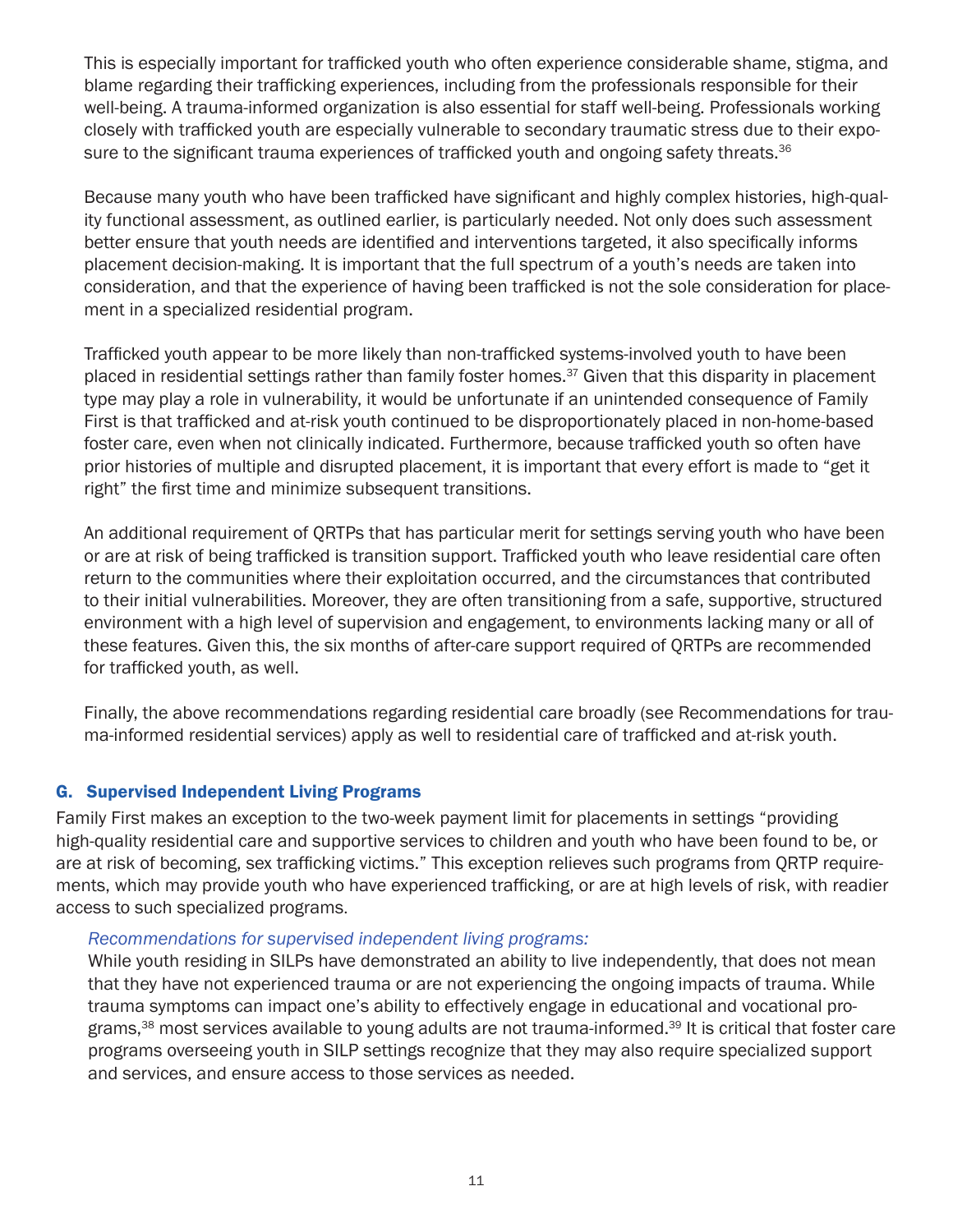#### Other Considerations

While Family First's provisions are designed to better support children and families who are at risk of involvement with the child welfare system, any major system change can have unintended consequences or come with unanticipated burden without intentional planning. To ensure that the law can be leveraged for the most positive impact on children and families, the NCTSN has identified several opportunities to infuse a trauma-informed approach into Family First-related planning and implementation efforts:

#### *Workforce needs:*

Family First's attention to the trauma experienced by children and families in the system reflects an important shift in the child welfare system's focus, from emphasizing physical safety and well-being of children, to considering the psychological safety and well-being of all family members. As noted previously, this emphasis should be extended to those who work in the child welfare system, both those identified as "professionals" (caseworkers, clinicians, supervisors) and the many others who have regular contact with children and families, including foster parents, and agencies' administrative and support staff (receptionists, drivers, security personnel). These individuals can experience both primary and secondary exposure to trauma and develop symptoms that impact both their personal well-being and professional effectiveness.

Additionally, organizations' culture and functioning can be negatively shaped by trauma and impact even those staff who do not have direct exposure to trauma survivors' stories. As child welfare agencies focus more on the trauma experienced by their clients, they should recognize that their staff's exposure to traumatic material will also increase and take proactive steps to mitigate its impact.

Family First's requirements may also demand more of child welfare staff, supervisors and administrators, who may not have the knowledge and skills necessary to identify and effectively respond to their clients' trauma Child welfare agencies may be in a new role providing direct or indirect oversight of an evidence-based program's fidelity to trauma-informed care. As child welfare supervisors often do not get adequate preparation for all aspects of their roles, it will be incumbent on child welfare agencies to ensure that supervisors and other staff in oversight or continuous quality improvement roles are adequately trained and prepared in applying this trauma lens, while also having the support they need given their own high levels of trauma exposure and other job-related stress.

#### *Impact on family foster care programs:*

One of the largest system changes imagined by Family First is a residential care system that is better aligned with and able to meet the clinical needs of those children and youth in need of this higher level of care. As a result, many children and youth who historically have been placed in residential programs may instead be placed in family-based settings. In particular, as jurisdictions evaluate which children can be stepped down from residential care, or not placed in residential care to begin with, there may be an increased demand for treatment foster care (TFC) programs (also called therapeutic foster care and special-

However, Family First does not explicitly require or provide trauma-related resources to meet the needs of children and youth family-based settings, including TFC programs. Both staff and foster parents in these programs will need additional training and supports to ensure that they are able to manage this population's needs – and in some cases, additional foster parents may need to be recruited, trained and supported in order to meet the demand. States should take advantage of federal reimbursements for recruitment and training, simultaneously increasing investment in family foster care and TFC programs while utilizing quality residential care only when it best meets the clinical needs of children and youth.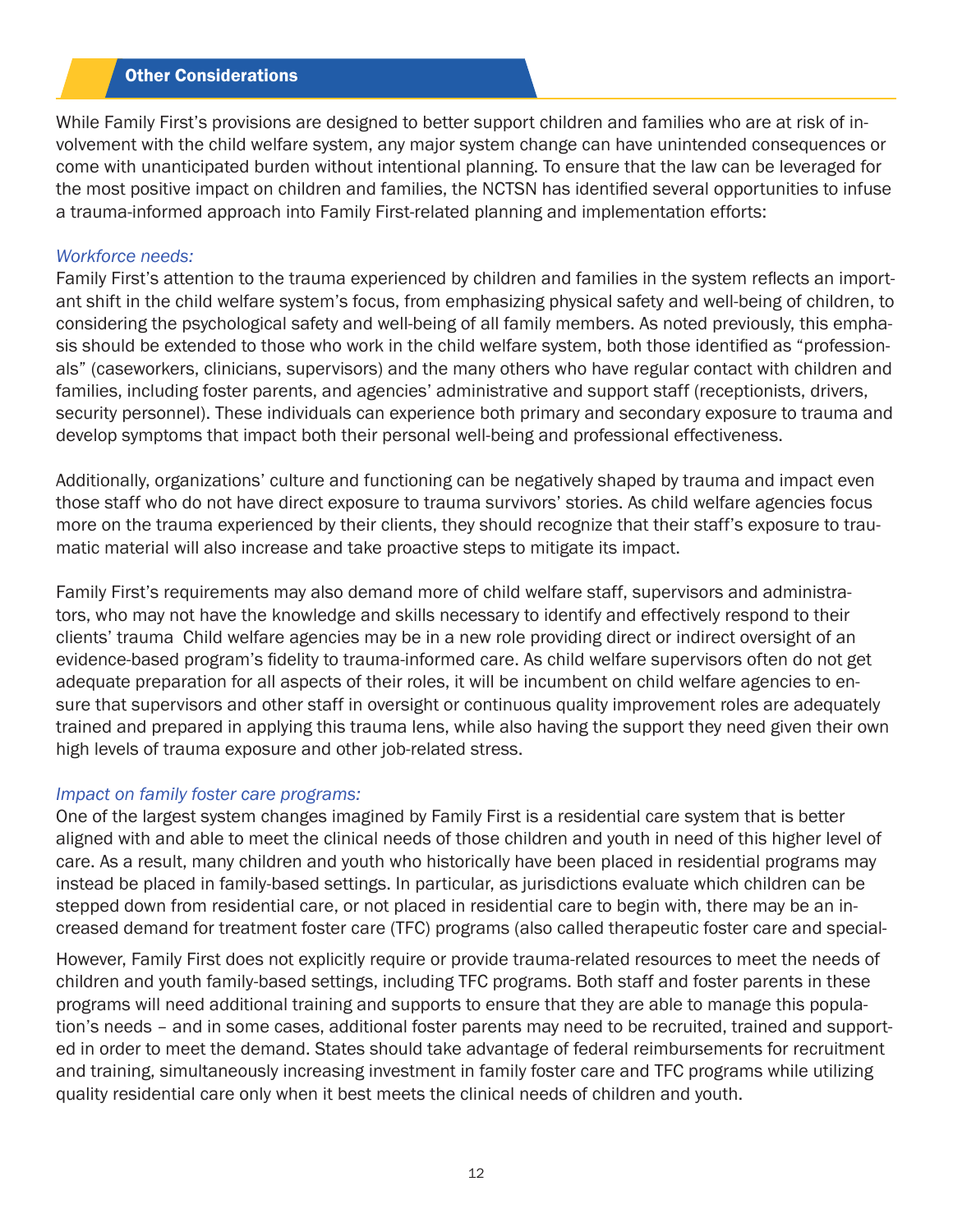Without such efforts, the benefits of family-based settings could be lost on this group of children and youth, and they could instead experience a series of disrupted placements, thus adding to the trauma they have already experienced prior to coming into foster care.

# **Conclusion**

The Family First Prevention Services Act represents an important step in better supporting families who become known to the child welfare system, limiting the use of residential foster care programs for those children with the highest level of clinical need, and both recognizing and addressing trauma experienced by youth in such programs. However, as described in this document, "trauma-informed child welfare practice" cannot be achieved through piecemeal changes; rather, it requires a systemic approach to trauma that accounts for how it also impacts professionals and organizational culture and functioning.

As with any new effort, jurisdictions should be encouraged to use Family First as an opportunity to align best practices, policy and accompanying resources while avoiding unintended consequences for groups of children or other parts of the child welfare system. In order to truly address the trauma-related needs of children, youth and parents involved in the child welfare system, and take advantage of the opportunities provided by Family First, providers and systems will need to take steps beyond what is required by law. The engagement of cross-sector partners and families, and use of data, can guide visioning, decision-making and investments in support of positive outcomes across the child welfare continuum. While some of these steps will require additional resources at the local level, they are both necessary and could ultimately create savings for the child welfare system in the form of fewer movements between foster care settings, re-entry into foster care, and turnover of child welfare staff.

*Suggested Citation:* National Child Traumatic Stress Network Child Welfare Committee and Chapin Hall. (2020). *Recommendations for Trauma-Informed Care Under the Family First Prevention Services* Act. Los Angeles, CA and Durham, NC and Chicago, IL: National Center for Child Traumatic Stress and Chapin Hall Center for Children at the University of Chicago.

*Acknowledgments*: The National Child Traumatic Stress Network and Chapin Hall at the University of Chicago would like to recognize Erika Tullberg, Miranda Lynch, and Jane Halladay Goldman for their joint authorship of this brief. Other important contributions were made by Clare Anderson, Connie Black-Pond, Lisa Conradi, Martha Jane Holden, Janet Fuller-Holden, Sarah Pauter, Bryan Samuels, Krista Thomas, and Cambria Rose Walsh. We also appreciate the feedback of many stakeholders who helped to shape this brief. Chapin Hall would like to acknowledge Casey Family Programs and the Duke Endowment for their continue interest and thank our jurisdictional partners who are leading efforts to leverage Family First to transform their child welfare systems.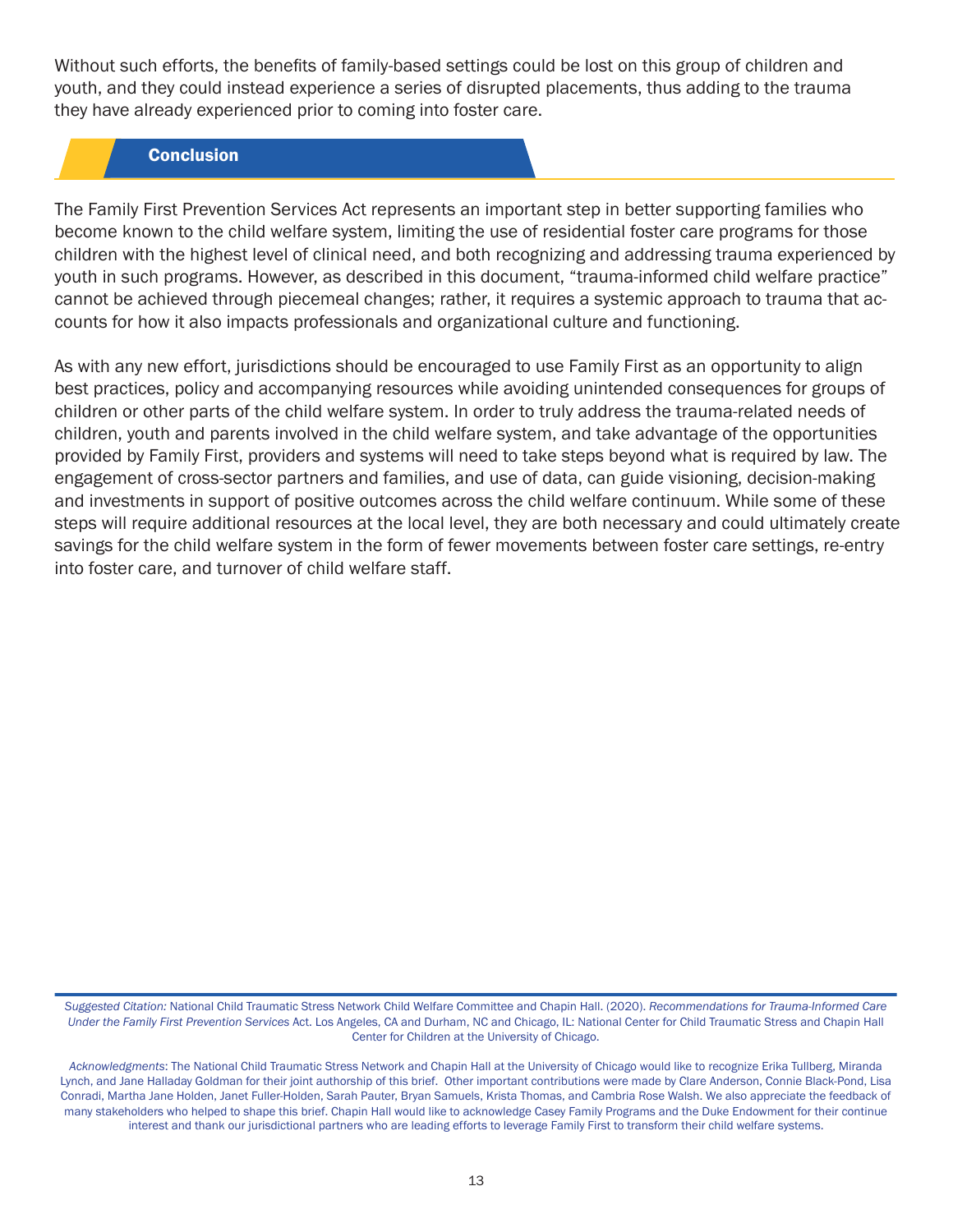1 De Bellis, M. D., & Thomas, L. A. (2003). Biologic findings of post-traumatic stress disorder and child maltreatment. Current Psychi atry Reports, 5(2), 108-117. [https://doi.org/10.1007/s11920-003-0027-z](https://link.springer.com/article/10.1007/s11920-003-0027-z).

<sup>2</sup> Chemtob, C., Griffing, S., Tullberg, E., Roberts, E., & Ellis, P. (2011). Screening for trauma exposure, and posttraumatic stress disorder and depression symptoms among mothers receiving child welfare preventive services. Child Welfare, 90(6), 109–127.

<sup>3</sup> National Scientific Council on the Developing Child (2005/2014). Excessive stress disrupts the architecture of the developing brain: Working paper No. 3. Updated Edition. Retrieved from [www.developingchild.harvard.edu](https://developingchild.harvard.edu/).

<sup>4</sup> National Child Traumatic Stress Network Core Curriculum on Childhood Trauma Task Force. (2010). The 12 core concepts: Con cepts for understanding trauma stress responses in children and families. Los Angeles, CA & Durham, NC: National Center for Child Traumatic Stress. Retrieved from https[://www.nctsn.org/resources/12-core-concepts-concepts-understanding-traumatic-stress-re](https://www.nctsn.org/resources/12-core-concepts-concepts-understanding-traumatic-stress-responses-children-and-families.)  [sponses-children-and-families](https://www.nctsn.org/resources/12-core-concepts-concepts-understanding-traumatic-stress-responses-children-and-families.)[.](http://www.wsipp.wa.gov/BenefitCost%3FtopicId%3D5)

<sup>5</sup> National Child Traumatic Stress Network, Child Welfare Committee. (2012). Birth parents with trauma histories and the child welfare system: A guide for mental health professionals. Los Angeles, CA & Durham, NC: National Center for Child Traumatic Stress. Retrieved from https[://www.nctsn.org/resources/birth-parents-trauma-histories-and-child-welfare-system-guide-mental-health-pro](https://www.nctsn.org/resources/birth-parents-trauma-histories-and-child-welfare-system-guide-mental-health-professionals)  [fessionals.](https://www.nctsn.org/resources/birth-parents-trauma-histories-and-child-welfare-system-guide-mental-health-professionals)

<sup>6</sup> National Child Traumatic Stress Network, Child Welfare Committee. (2011). Birth parents with trauma histories and the child wel fare system: A guide for child welfare staff. Los Angeles, CA & Durham, NC: National Center for Child Traumatic Stress. Retrieved from https[://www.nctsn.org/resources/birth-parents-trauma-histories-and-child-welfare-system-guide-child-welfare-staff.](https://www.nctsn.org/resources/birth-parents-trauma-histories-and-child-welfare-system-guide-child-welfare-staff)

 7 Child Welfare Information Gateway. (2016). Racial disproportionality and disparity in child welfare. (Issue Brief, November, 2016). Retrieved from [https://www.childwelfare.gov/pubpdfs/racial\\_disproportionality.pdf.](https://www.childwelfare.gov/pubpdfs/racial_disproportionality.pdf)

8 Bober, T., & Regehr, C. (2006). Strategies for reducing secondary or vicarious trauma: Do they work? Brief Treatment and Crisis Intervention, 6(1), 1. [https://doi.org/10.1093/brief-treatment/mhj001.](http://mr.crossref.org/iPage%3Fdoi%3D10.1093%252Fbrief-treatment%252Fmhj001)

9 Bloom, S. L. (2013). Creating sanctuary: Toward the evolution of sane societies. (Rev. ed.). New York: Routledge.

 $10$  State plan for foster care and adoption assistance, 42 U.S.C. § 671-1320.

 $11$  State plan for foster care and adoption assistance, 42 U.S.C. § 671-1320 (e)(4)(B).

 $12$  Kavanaugh, B. C., Dupont-Frechette, J. A., Jerskey, B. A., & Holler, K. A. (2017). Neurocognitive deficits in children and adolescents following maltreatment: Neurodevelopmental consequences and neuropsychological implications of traumatic stress. Applied Neuropsychology: Child, 6(1), 64–78. [https://doi.org/10.1080/21622965.2015.1079712](https://www.tandfonline.com/doi/full/10.1080/21622965.2015.1079712).

<sup>13</sup> Rodriguez-Jenkins, J., & Marcenko, M. O. (2014). Parenting stress among child welfare involved families: Differences by child placement. Children and Youth Services Review, 46, 19-27. [https://doi.org/10.1016/j.childyouth.2014.07.024.](https://www.sciencedirect.com/science/article/pii/S0190740914002734%3Fvia%253Dihub)

<sup>14</sup> A Way Back Home: Preserving Families And Reducing The Need For Foster Care. Hearing before the Committee on Finance, Senate, 114th Congress. (2015).

15 Hatch, O., Wyden, R., Brady, K., & Levin, S. (2016, September 6). A better way to help vulnerable children and families. The Wash ington Post, p. A11.

<sup>16</sup> Family First Prevention Services Act of 2018, Pub. L. No. 115-123, ACYF-CB-IM-18-02.

<sup>17</sup> Chadwick Center and Chapin Hall. Using evidence to accelerate the safe and effective reduction of congregate care for youth involves with child welfare. San Diego, CA and Chicago, IL: Collaborating at the Intersection of Research and Policy. (2016) [https://](https://www.chapinhall.org/wp-content/uploads/effective_reduction_of_congregate_care_0.pdf) [www.chapinhall.org/wp-content/uploads/effective\\_reduction\\_of\\_congregate\\_care\\_0.pdf.](https://www.chapinhall.org/wp-content/uploads/effective_reduction_of_congregate_care_0.pdf)

<sup>18</sup> *The Heroin Epidemic And Parental Substance Abuse: Using Evidence And Data To Protect Kids From Harm: Hearings before the Subcommittee on Human Resources of the Committee on Ways and Means, House of Representatives, 114th Congress (2015).*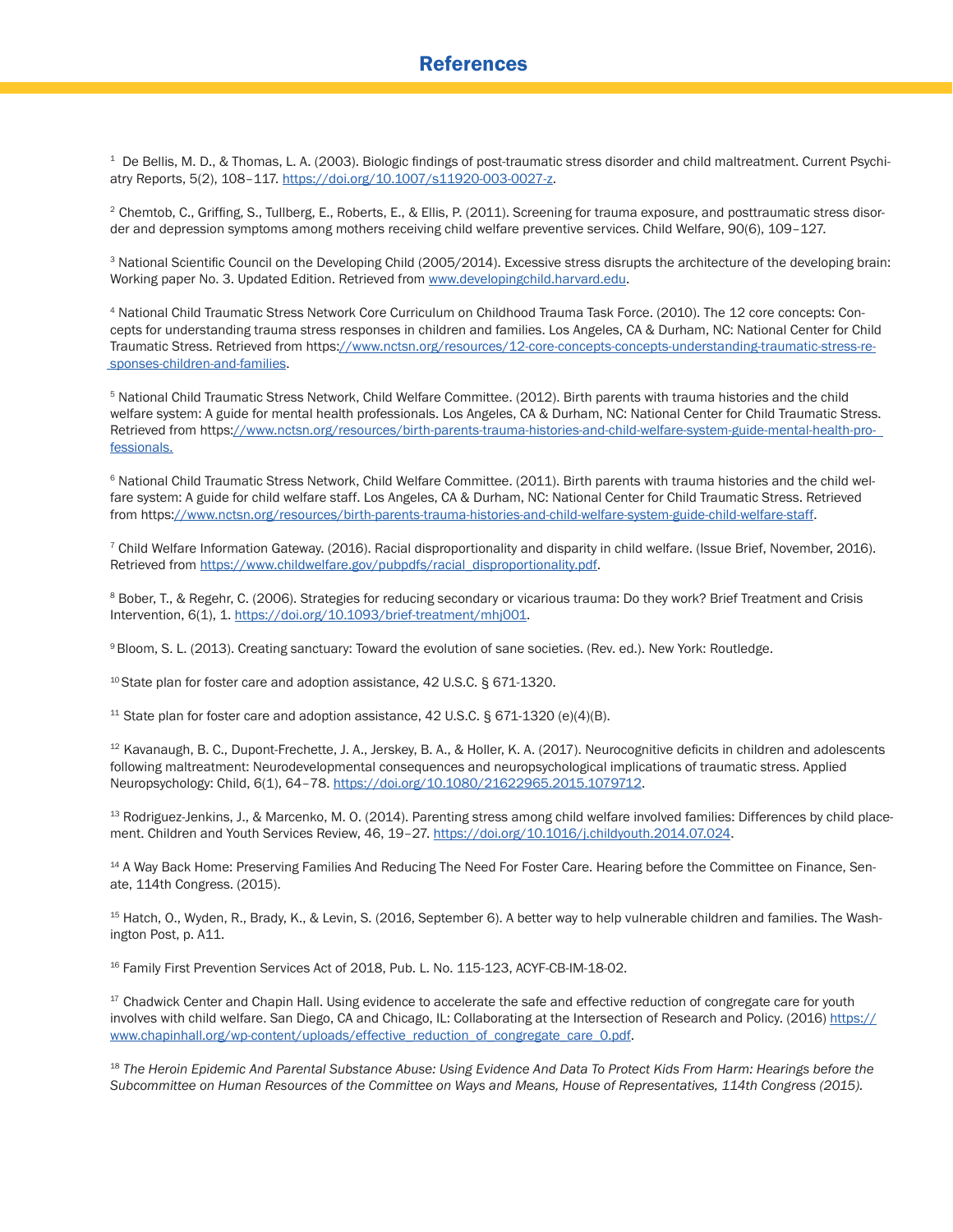<sup>19</sup> H.R. Rep No. 114-628 at (2016).

<sup>20</sup> Conradi, L., Landsverk, J., & Wotring, J. (2014). Screening, assessing, monitoring outcomes and using evidence-based practices to improve the well-being of children in foster care. [https://www.acf.hhs.gov/sites/default/files/cb/wp2\\_screening\\_assesing\\_monitor](https://www.acf.hhs.gov/sites/default/files/cb/wp2_screening_assesing_monitoring.pdf.) [ing.pdf.](https://www.acf.hhs.gov/sites/default/files/cb/wp2_screening_assesing_monitoring.pdf.)

 $21$  James Bell & Associates. (2013). Family connection10s discretionary grants 2009: Funded grantees cross-site evaluation report - final. Arlington, VA: James Bell & Associates. Retrieved from [https://www.jbassoc.com/resource/family-connection-discretion](https://www.jbassoc.com/resource/family-connection-discretionary-grants-2009-funded-grantees-cross-site-evaluation-report/) [ary-grants-2009-funded-grantees-cross-site-evaluation-report/.](https://www.jbassoc.com/resource/family-connection-discretionary-grants-2009-funded-grantees-cross-site-evaluation-report/)

 22 Holden, M. J. (2009). Children and residential experiences: Creating conditions for change. Arlington, VA: Child Welfare League of America.

<sup>23</sup> Feeney, B. C., & Collins, N. L. (2015). A new look at social support: A theoretical perspective on thriving through relationships. Personality and Social Psychology Review, 19(2), 113-147. [https://doi.org/10.1177/1088868314544222](https://journals.sagepub.com/doi/10.1177/1088868314544222).

<sup>24</sup> Anglin, J. P. (2013). Report on a visit to Waterford Country School (pp. 1-11). Victoria: University of Victoria.

 25 Holden, M. J., & Sellers, D. (2019). An evidence-based program model for facilitating therapeutic responses to pain-based behavior in residential care. International Journal of Child, Youth and Family Studies, 10(2-3), 63-80.

<sup>26</sup> Bryson, S. A., Gauvin, E., Jamieson, A., Rathgeber, M., Faulkner-Gibson, L., Bell, S., & Burke, S. (2017). What are effective strategies for implementing trauma-informed care in youth inpatient psychiatric and residential treatment settings? A realist systematic review. International journal of mental health systems, 11(1), 36.

<sup>27</sup> Blau, G. M., Caldwell, B., & Lieberman, R. E. (Eds.). (2014). Residential interventions for children, adolescents, and families: A best practice guide. Routledge.

<sup>28</sup> Stoltzfus, E., & Library of Congress. (2018). Child welfare: an overview of federal programs and their current funding. Congressional Research Service. Retrieved from [https://www.everycrsreport.com/files/20180102\\_R43458\\_9a7c2ce137b](https://www.everycrsreport.com/files/20180102_R43458_9a7c2ce137b54096617803ba8c171c543c4575b0.pdf) [54096617803ba8c171c543c4575b0.pdf](https://www.everycrsreport.com/files/20180102_R43458_9a7c2ce137b54096617803ba8c171c543c4575b0.pdf) ).

<sup>29</sup> Werner, D., Young, N. K., Dennis, K., & Amatetti, S. (2007). Family-centered treatment for women with substance use disorders: History, key elements and challenges. Substance Abuse and Mental Health Services Administration.

 30 Painter, WE. (2012) A Strategic Approach to Reunification for Juveniles with Placements Out-of-Home. FOCUS Newsletter of the Foster Family-based Treatment Association, 18 (2).

31 Cuddeback, G. S. (2004). Kinship family foster care: A methodological and substantive synthesis of research. Children and youth services review, 26(7), 623-639.

<sup>32</sup> Casey Family Programs. (2018). What are kinship navigator programs? Retrieved from [https://caseyfamilypro-wpengine.netdna-ssl.](https://caseyfamilypro-wpengine.netdna-ssl.com/media/SF_Kinship-navigator-programs.pdf) [com/media/SF\\_Kinship-navigator-programs.pdf](https://caseyfamilypro-wpengine.netdna-ssl.com/media/SF_Kinship-navigator-programs.pdf) 

33 Dworsky, A., & DeCoursey, J. (2009). Pregnant and parenting foster youth: Their needs, their experiences. Chapin Hall at the University of Chicago. [https://www.chapinhall.org/wp-content/uploads/Pregnant\\_Foster\\_Youth\\_final\\_081109.pdf](https://www.chapinhall.org/wp-content/uploads/Pregnant_Foster_Youth_final_081109.pdf%0D%0D)

34 Ijadi-Maghsoodi, R., Cook, M., Barnert, E. S., Gaboian, S., & Bath, E. (2016). Understanding and responding to the needs of commer cially sexually exploited youth: Recommendations for the mental health provider. Child and Adolescent Psychiatric Clinics, 25(1), 107- 122.

35 Cole, J., Sprang, G., Lee, R., & Cohen, J. (2016). The trauma of commercial sexual exploitation of youth: A comparison of CSE victims to sexual abuse victims in a clinical sample. Journal of interpersonal violence, 31(1), 122-146.

36 Schafhauser, J., Arnston-Kynn, J., Buttner, C., Johnson, L., Postmus, J. L., & Simmel, C. (n.d.). From research to practice: Secondary trauma & domestic minor sex trafficking. New Brunswick, NJ: Rutgers University School of Social Work. Retrieved from [https://social](https://socialwork.rutgers.edu/centers/center-violence-against-women-and-children/research-and-evaluation/exploratory-project-domestically-trafficked-adolescents-new-jersey) [work.rutgers.edu/centers/center-violence-against-women-and-children/research-and-evaluation/exploratory-project-domestically-traf](https://socialwork.rutgers.edu/centers/center-violence-against-women-and-children/research-and-evaluation/exploratory-project-domestically-trafficked-adolescents-new-jersey) [ficked-adolescents-new-jersey.](https://socialwork.rutgers.edu/centers/center-violence-against-women-and-children/research-and-evaluation/exploratory-project-domestically-trafficked-adolescents-new-jersey)

37 Dierkhising, C. B., Walker Brown K., Ackerman-Brimberg, M., & Newcombe, A. (2018). Commercially Sexually Exploited Girls and Young Women Involved in Child Welfare and Juvenile Justice in Los Angeles County: An Exploration and Evaluation of Placement Expe riences and Services Received. National Center for Youth Law: California State University, Los Angeles.